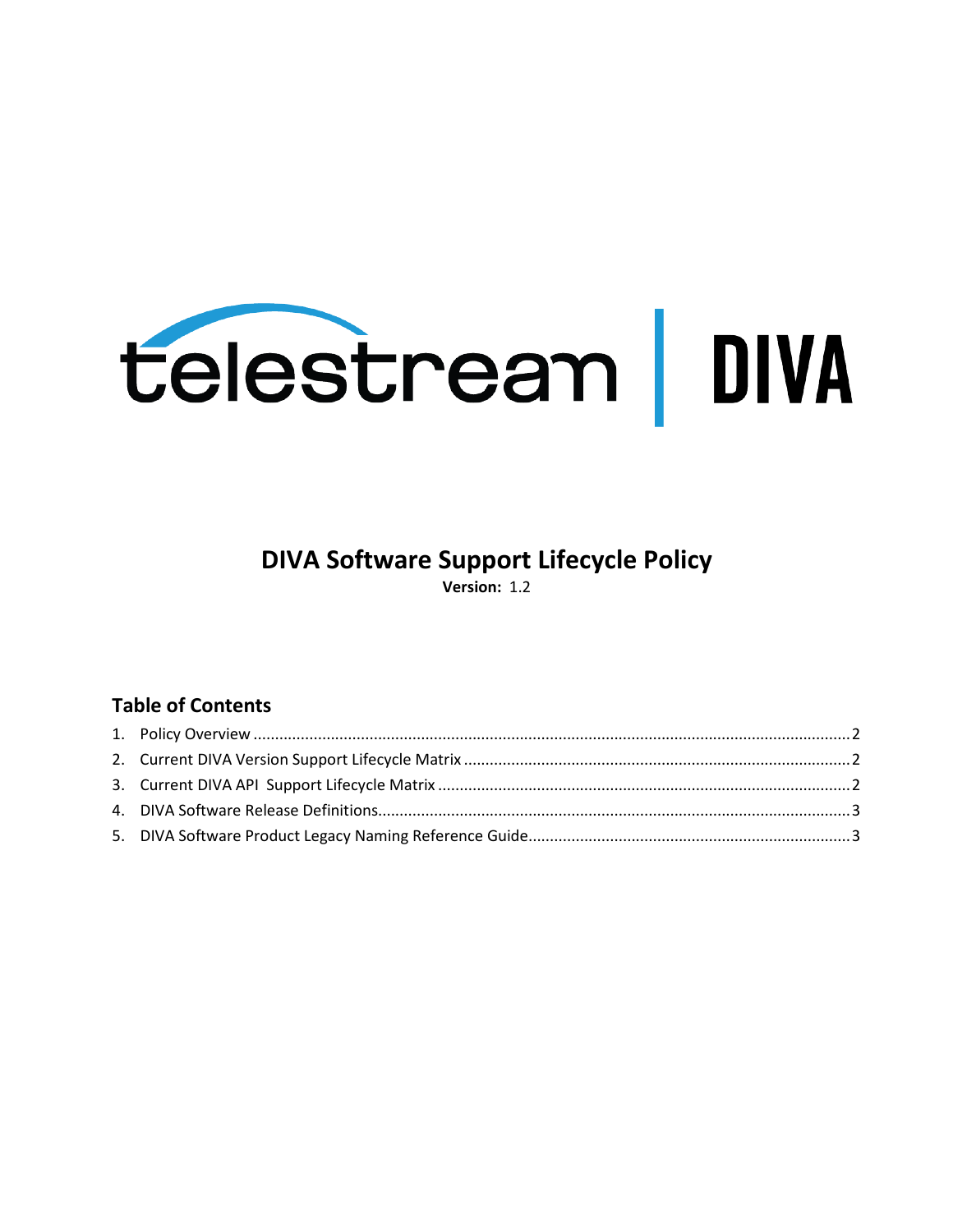#### **1. Policy Overview**

The DIVA Software Support Lifecycle Policy details Telestream's DIVA software product support guidelines and the length of time support will be available for the DIVA software products. Telestream will not provide support for legacy versions of DIVA software not listed in the table below.

#### **2. Current DIVA Version Support Lifecycle Matrix**

| <b>DIVA Software</b> | <b>Version</b> | <b>Current</b><br><b>Support</b><br><b>Status</b> | <b>Last Support</b><br><b>Rotation Date</b> | <b>Next Support</b><br><b>Rotation Date</b> | <b>Next Support</b><br><b>Status Change</b> |
|----------------------|----------------|---------------------------------------------------|---------------------------------------------|---------------------------------------------|---------------------------------------------|
| <b>DIVA Core</b>     | 6.x and below  | End Of Life                                       | January 2022                                |                                             |                                             |
| <b>DIVA Core</b>     | $7.0 - 7.4$    | End Of Life                                       | January 2022                                |                                             |                                             |
| <b>DIVA Core</b>     | 7.5            | <b>Full Support</b>                               |                                             | <b>July 2022</b>                            | Sunset Support                              |
| <b>DIVA Core</b>     | $7.6 - 8.1$    | <b>Full Support</b>                               |                                             | January 2024                                | Sunset Support                              |
| <b>DIVA Core</b>     | 8.2            | <b>Full Support</b>                               |                                             | January 2025                                | Sunset Support                              |

| <b>DIVA Software</b> | <b>Version</b>              | <b>Current</b><br><b>Support</b><br><b>Status</b> | <b>Last Support</b><br><b>Rotation Date</b> | <b>Next Support</b><br><b>Rotation Date</b> | <b>Next Support</b><br><b>Status Change</b> |
|----------------------|-----------------------------|---------------------------------------------------|---------------------------------------------|---------------------------------------------|---------------------------------------------|
| DIVA AVID            | Legacy AMC/ Archive         | End Of Life                                       | January 2022                                | $\overline{\phantom{a}}$                    | $\overline{\phantom{0}}$                    |
| <b>Connector</b>     | <b>Provider Transfers</b>   |                                                   |                                             |                                             |                                             |
| <b>DIVA AVID</b>     | <b>Transfer Manager DHM</b> |                                                   | January 2022                                |                                             | $\overline{\phantom{0}}$                    |
| <b>Connector</b>     | (TMC)                       | End of Life                                       |                                             |                                             |                                             |
| <b>DIVA AVID</b>     | AMC with Direct             |                                                   |                                             | January 2024                                | Sunset Support                              |
| <b>Connector</b>     | Connect                     | <b>Full Support</b>                               |                                             |                                             |                                             |

| <b>DIVA Software</b> | <b>Version</b>       | <b>Current</b><br><b>Support</b><br><b>Status</b> | <b>Last Support</b><br><b>Rotation Date</b> | <b>Next Support</b><br><b>Rotation Date</b> | <b>Next Support</b><br><b>Status Change</b> |
|----------------------|----------------------|---------------------------------------------------|---------------------------------------------|---------------------------------------------|---------------------------------------------|
| <b>DIVA Connect</b>  | 1.0 / Access Gateway | End Of Life                                       | $\overline{\phantom{a}}$                    | $\overline{\phantom{a}}$                    | $\overline{\phantom{0}}$                    |
| <b>DIVA Connect</b>  | 2.1, 2.2             | End Of Life                                       | January 2022                                |                                             | $\overline{\phantom{0}}$                    |
| <b>DIVAConnect</b>   | 2.3                  | <b>Full Support</b>                               |                                             | January 2023                                | Sunset Support                              |
| <b>DIVA Connect</b>  | 3.0                  | <b>Full Support</b>                               | $\overline{\phantom{a}}$                    | January 2024                                | Sunset Support                              |

| <b>DIVA Software</b><br>Version |               | <b>Current</b><br><b>Support Status</b> | <b>Last Support</b><br><b>Rotation Date</b> | <b>Next Support</b><br><b>Rotation Date</b> | Next Support<br><b>Status Change</b> |
|---------------------------------|---------------|-----------------------------------------|---------------------------------------------|---------------------------------------------|--------------------------------------|
| <b>DIVA View</b>                | 5.3 and below | End Of Life                             |                                             |                                             | $\overline{\phantom{0}}$             |
| <b>DIVA View</b>                | 5.4.1         | End Of Life                             | January 2022                                |                                             | $\overline{\phantom{0}}$             |
| <b>DIVA View</b>                | 6.0           | <b>Full Support</b>                     |                                             | January 2024                                | Sunset Support                       |

## **3. Current DIVA API Support Lifecycle Matrix**

| <b>DIVA APIS</b>                              | <b>API Version</b>    | <b>Current</b><br><b>Support Status</b> | <b>Supported DIVA</b><br><b>Version</b> | <b>Next Support</b><br><b>Rotation Date</b> | <b>Next Support Status</b><br>Change |
|-----------------------------------------------|-----------------------|-----------------------------------------|-----------------------------------------|---------------------------------------------|--------------------------------------|
| DIVA WS (DWS)                                 | 2.1                   | Sunset Support                          | Up to $8.2$                             | TBD                                         |                                      |
| <b>DIVA Enterprise</b><br>Connect (EC)        | Sunset Support<br>2.2 |                                         | Up to $8.2$                             | <b>TBD</b>                                  | $\overline{\phantom{0}}$             |
| <b>Full Support</b><br><b>DIVA API</b><br>7.6 |                       |                                         | All                                     | TBD                                         | -                                    |
| <b>DIVA REST API</b>                          |                       | <b>Full Support</b>                     | $8.0 +$                                 | TBD                                         | -                                    |